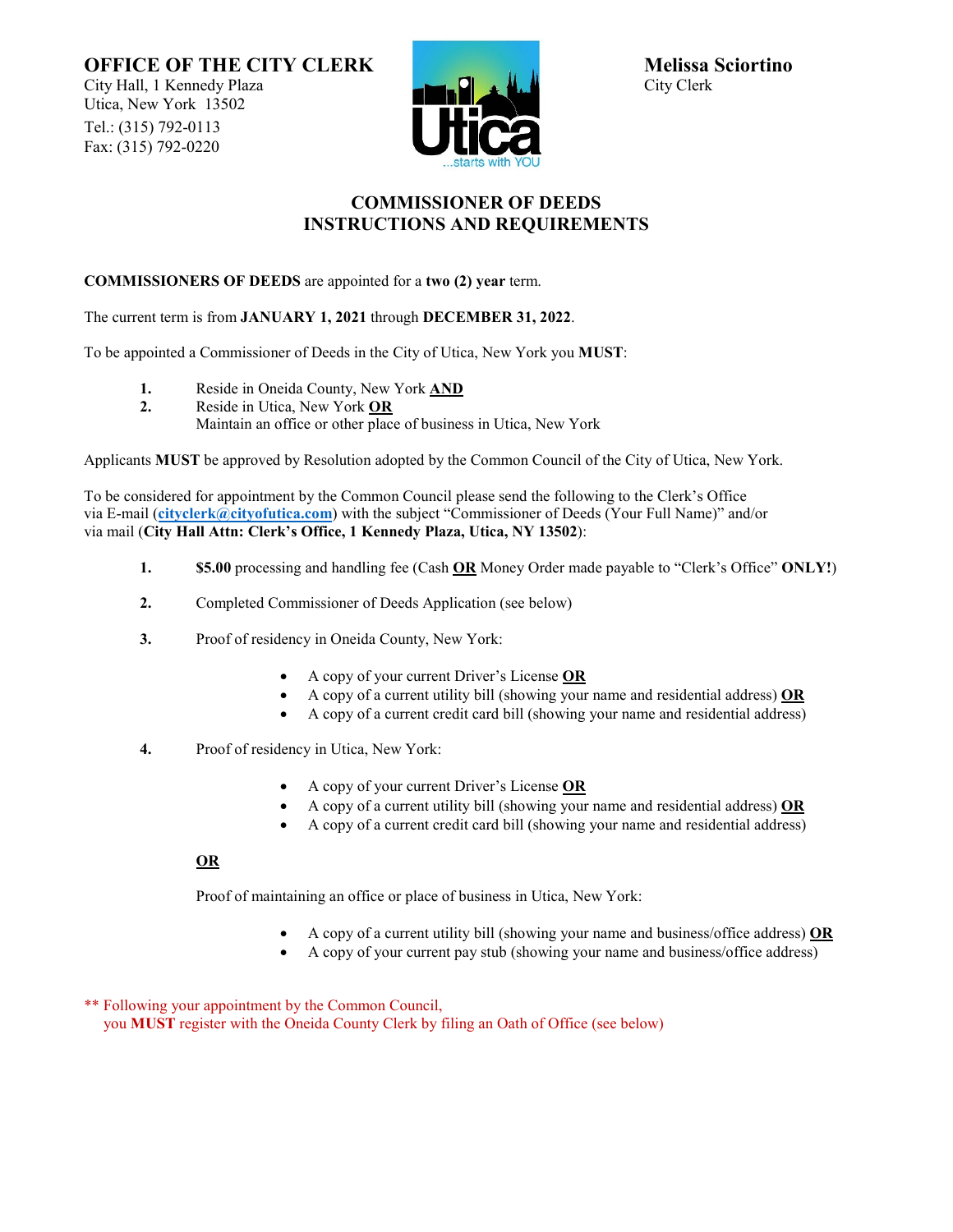f



# **COMMISSIONER OF DEEDS APPLICATION**

| 1.                                                                                                                                                                                                                                                                                                                                                                                                                                                                                                                                     | Are you at least eighteen (18) years of age? (Please check one):<br>Yes<br>No                             |                               |                               |              |                    |
|----------------------------------------------------------------------------------------------------------------------------------------------------------------------------------------------------------------------------------------------------------------------------------------------------------------------------------------------------------------------------------------------------------------------------------------------------------------------------------------------------------------------------------------|-----------------------------------------------------------------------------------------------------------|-------------------------------|-------------------------------|--------------|--------------------|
| 2.                                                                                                                                                                                                                                                                                                                                                                                                                                                                                                                                     | Full Name                                                                                                 |                               | <b>MIDDLE</b>                 | <b>LAST</b>  |                    |
| 3.                                                                                                                                                                                                                                                                                                                                                                                                                                                                                                                                     |                                                                                                           |                               |                               |              | FLOOR/APT#         |
|                                                                                                                                                                                                                                                                                                                                                                                                                                                                                                                                        |                                                                                                           | <b>CITY, TOWN, OR VILLAGE</b> |                               | <b>STATE</b> | ZIP                |
| 4.                                                                                                                                                                                                                                                                                                                                                                                                                                                                                                                                     | Mailing Address (if different)<br><sup>#</sup> STREET                                                     |                               |                               |              | FLOOR/APT/PO BOX # |
|                                                                                                                                                                                                                                                                                                                                                                                                                                                                                                                                        |                                                                                                           |                               | <b>CITY, TOWN, OR VILLAGE</b> | <b>STATE</b> | ZIP                |
| 5.                                                                                                                                                                                                                                                                                                                                                                                                                                                                                                                                     |                                                                                                           |                               |                               |              |                    |
| 6.                                                                                                                                                                                                                                                                                                                                                                                                                                                                                                                                     | <b>Phone Number:</b>                                                                                      |                               |                               |              |                    |
|                                                                                                                                                                                                                                                                                                                                                                                                                                                                                                                                        |                                                                                                           |                               |                               |              |                    |
|                                                                                                                                                                                                                                                                                                                                                                                                                                                                                                                                        |                                                                                                           |                               |                               |              |                    |
|                                                                                                                                                                                                                                                                                                                                                                                                                                                                                                                                        |                                                                                                           |                               |                               |              |                    |
| 7.                                                                                                                                                                                                                                                                                                                                                                                                                                                                                                                                     | Business Address (place of employment) _____                                                              |                               | <b>STREET</b>                 |              | FLOOR/APT#         |
|                                                                                                                                                                                                                                                                                                                                                                                                                                                                                                                                        | UTICA, NEW YORK                                                                                           |                               |                               |              |                    |
| 8.                                                                                                                                                                                                                                                                                                                                                                                                                                                                                                                                     | Applicant's Signature                                                                                     |                               |                               |              | $\overline{ZIP}$   |
| 9.                                                                                                                                                                                                                                                                                                                                                                                                                                                                                                                                     | Date of Application $\frac{\sqrt{2\pi}}{2\pi}$                                                            |                               |                               |              |                    |
| 10.                                                                                                                                                                                                                                                                                                                                                                                                                                                                                                                                    | How would you like to be notified of appointment by the Common Council? (Please check one):<br>via E-mail |                               |                               |              |                    |
|                                                                                                                                                                                                                                                                                                                                                                                                                                                                                                                                        | via Mailing Address                                                                                       |                               |                               |              |                    |
| -----------------------------------<br>PLEASE NOTE THE FOLLOWING:                                                                                                                                                                                                                                                                                                                                                                                                                                                                      |                                                                                                           |                               |                               |              |                    |
| Commissioner of Deeds MUST be approved for appointment by the Common Council of Utica, New York.<br>$\bullet$<br>Once the resolution has been adopted, you and the Oneida County Clerk's Office will be notified of the approval.<br>You have thirty (30) days from the approval of the Common Council to register with the Oneida County Clerk's Office.<br>If you are not registered with the Oneida County Clerk's Office within the thirty (30) days, the Commissioner<br>$\bullet$<br>of Deeds appointment will be NULL AND VOID! |                                                                                                           |                               |                               |              |                    |